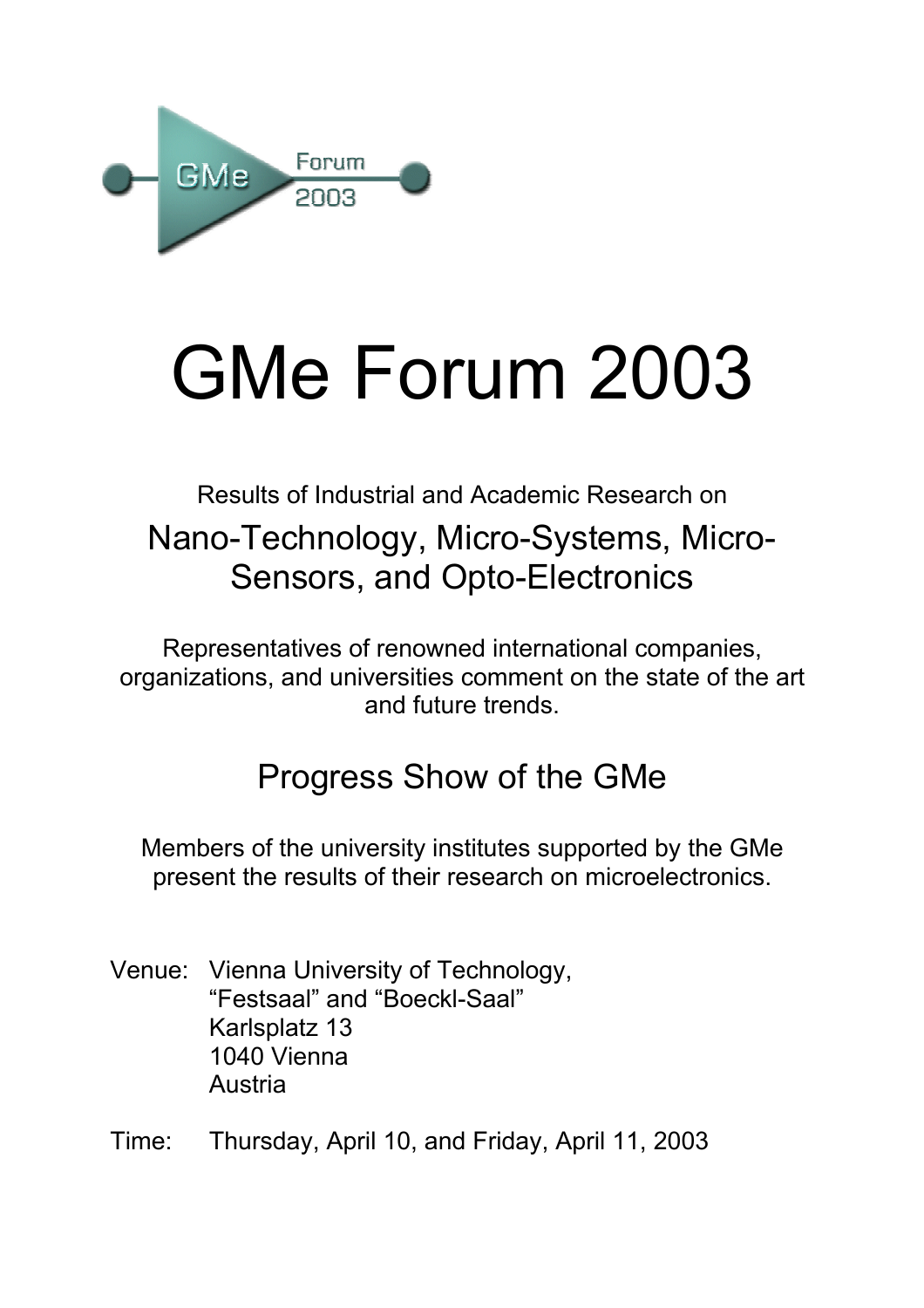#### Invited Speakers:

 $\triangleright$  Introduction:

Prof. Dr. P. SKALICKY, President of the Vienna University of Technology

 $\triangleright$  SOI and Waferbonding:

Prof. Dr. U. GÖSELE, Dr. S. CHRISTIANSEN, Max Planck Institut für Mikrostrukturphysik, Halle

Dr. G. CELLER, Soitec, Summit, NJ, USA

Ing. F.P. Lindner, T. GLINSNER, V. DRAGOI, J. WEIXLBERGER, C. SCHAEFER, EV Group – Human Resources, Schärding

¾ Semiconductor Intellectual Property:

Dr. M. KÄSTNER, NewLogic Technologies AG, Lustenau

 $\triangleright$  System on a Chip:

Dr. D. DRAXELMAYR, DI. R. PETSCHACHER, Infineon Technologies GmbH, Villach

¾ Nano-Technology:

Dr. E.J. FANTNER, IMS, Wien Dr. E. HAMMEL, Electrovac, Klosterneuburg Prof. Dr. H.G. CRAIGHEAD, Cornell University, Ithaca, N.Y.

- $\triangleright$  Organic Electronics Prof. Dr. G. LEISING, AT&S, Leoben
- ¾ Sensors:

DI. M. BRANDL, Dr. Ch. FÜRBÖCK, Dr. F. SCHRANK, Dr. V. KEMPE, AMS, Unterpremstätten

Dr. B. JAKOBY, TU Wien

 $\triangleright$  Thermal Imaging:

DR. D. POGANY, TU Wien

¾ Opto-Electronics:

DR. W. SCHRENK, TU Wien

- DR. T. FROMHERZ, JKU Linz
- DI. K. SCHMIDEGG, JKU Linz

#### Podium Discussion:

"*Can Austria Keep Up Internationally in the Area of Nano-Technology?*"

#### Poster Presentation:

Results achieved by the university institutes supported by the GMe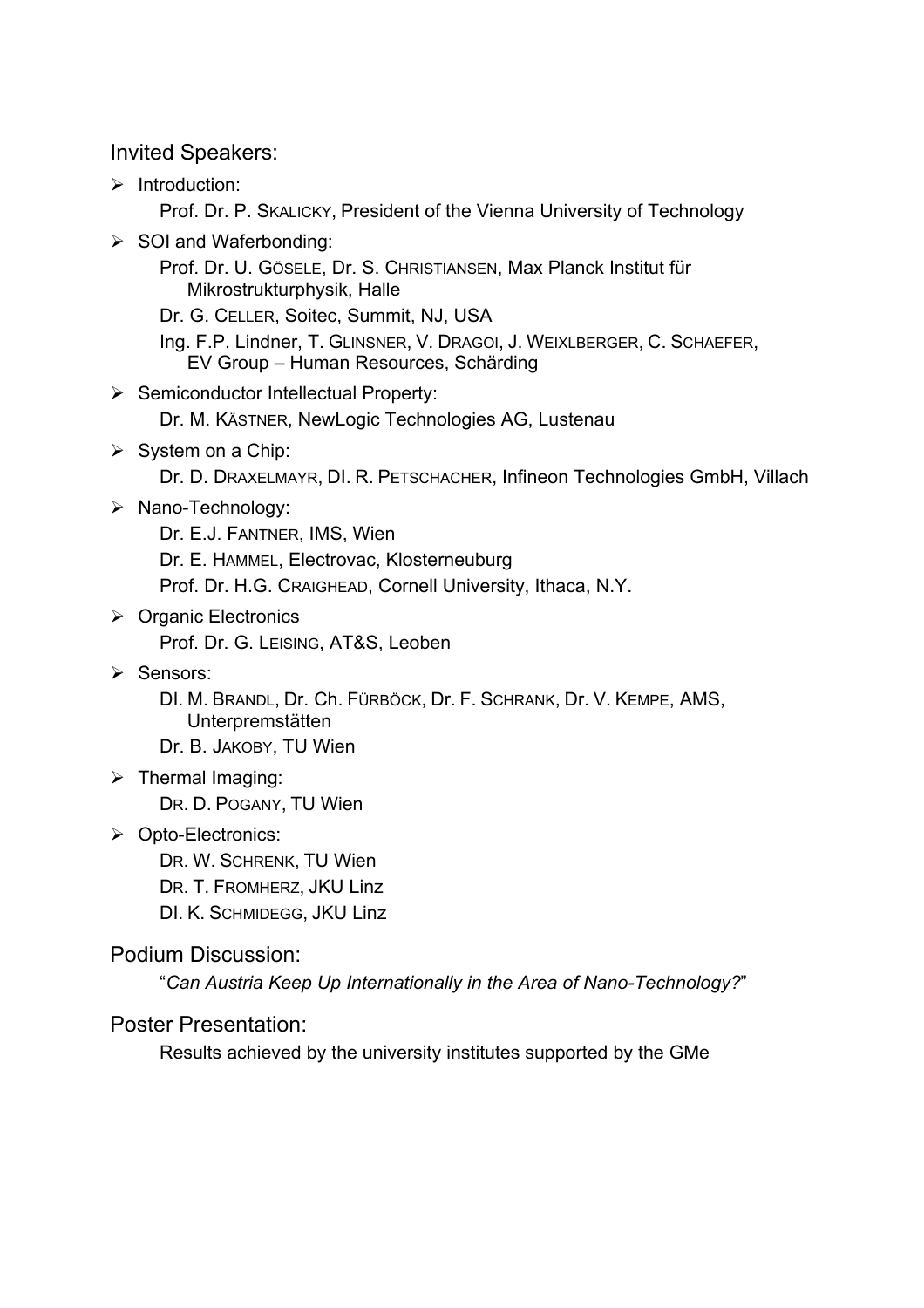# **Thursday, April 10, 2003**

## *Opening:*

|                 | 09:00 - 09:30 E. GORNIK (President of the GMe)                                                                                                                                           |
|-----------------|------------------------------------------------------------------------------------------------------------------------------------------------------------------------------------------|
|                 | P. SKALICKY (President of the Vienna University of Technology)                                                                                                                           |
|                 | <b>SOI and Waferbonding:</b>                                                                                                                                                             |
| $09:30 - 10:15$ | U. GOESELE, S. CHRISTIANSEN (MPI Halle): "Strained Si and Wafer-<br>Bonding"                                                                                                             |
| $10:15 - 11:00$ | G. CELLER (Soitec, Summit, NJ, USA): "SOI: Developments,<br>Challenges, and Applications"                                                                                                |
| $11:00 - 11:15$ | <b>Coffee Break</b>                                                                                                                                                                      |
| $11:15 - 12:00$ | P. LINDNER, T. GLINSNER, V. DRAGOI, J. WEIXLBERGER, C. SCHAEFER<br>(EV Group, Schärding): "Key Enabling Process Technologies for<br>Advanced Semiconductors, MEMS and Nanomanufacturing" |
|                 | <b>Semiconductor Intellectual Property:</b>                                                                                                                                              |
| $12:00 - 12:45$ | M. KÄSTNER (NewLogic, Lustenau): "Semiconductor Intellectual<br>Property Industry"                                                                                                       |
| $12:45 - 14:00$ | Lunch - Catering                                                                                                                                                                         |
|                 | <b>System on a Chip:</b>                                                                                                                                                                 |
| $14:00 - 14:45$ | D. DRAXELMAYR, R. PETSCHACHER (Infineon, Villach): "Mixed-Signal<br>Design for SoCs"                                                                                                     |
|                 | Nano-Technology:                                                                                                                                                                         |
| $14:45 - 15:30$ | E.J. FANTNER (IMS, Wien): "Micro@Nano-Fabrication-Austria"                                                                                                                               |
| $15:30 - 16:00$ | <b>Coffee Break</b>                                                                                                                                                                      |
| $16:00 - 16:45$ | <b>E. HAMMEL (Electrovac, Klosterneuburg): "Applications of Micro- and</b><br>Nano-Technologies"                                                                                         |
| $16:45 - 17:30$ | H.G. CRAIGHEAD (Cornell, Ithaca): "Nanomechanical Systems"                                                                                                                               |
| 17:30           | Panel Discussion: "Can Austria Keep Up Internationally in the Area<br>of Nano-Technology?"                                                                                               |